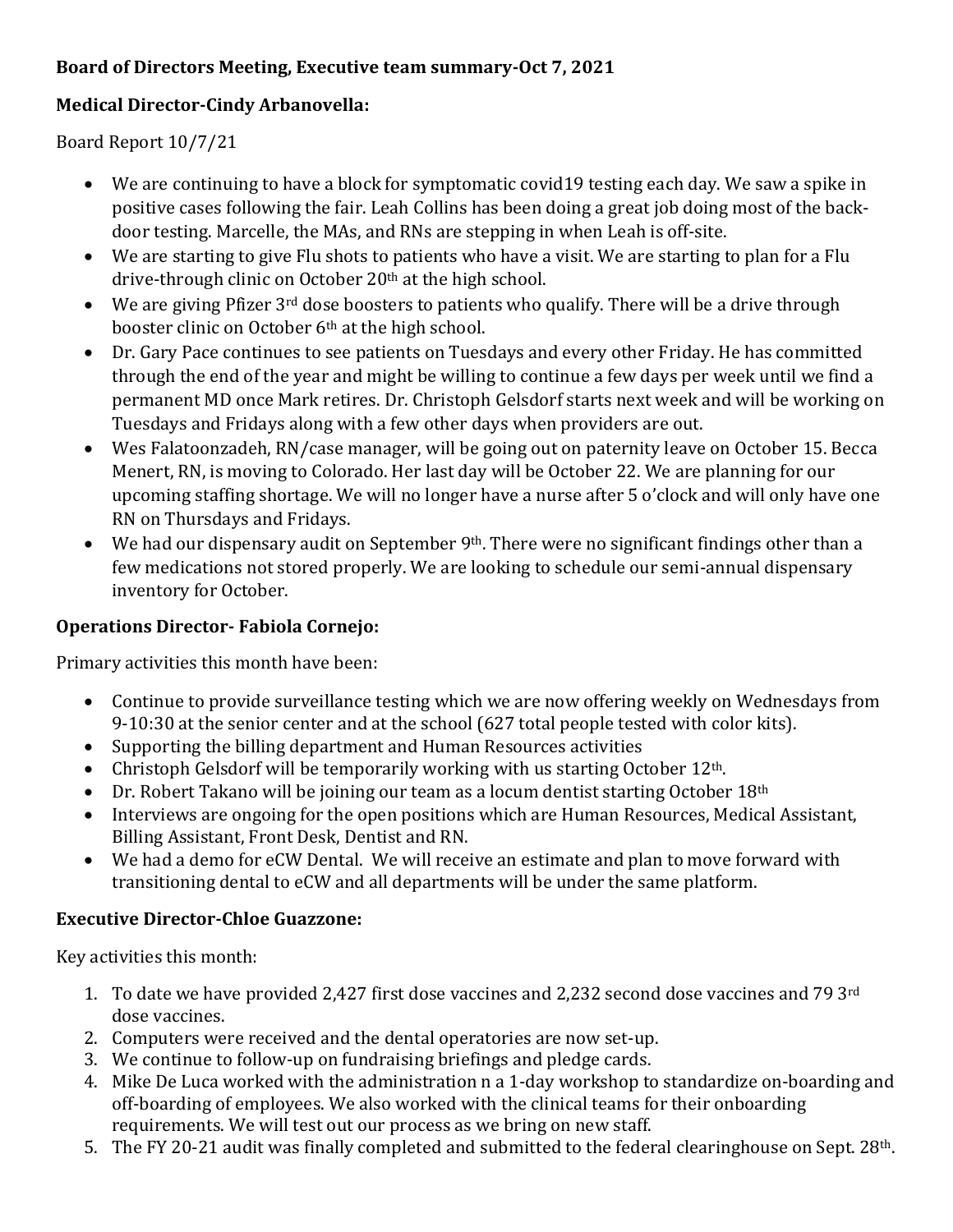- 6. Weekly check-in calls are being held with the Write Choice Network (WCN) to prepare for the Operational Site Visit from HRSA. We haven't received an official request for dates yet although we were told it would be in the second quarter of 2022 (Jan-Mar). The site visit will be held virtually.
- 7. Again, there is a surge in Covid cases including 5 adults and at least 4 students last week. Our testing team responded by supporting testing of the affected classes and teachers.
- 8. The prep for the HRSA site visit is well underway. Please expect heavy policy reading monthly until our site visit. We are trying to spread it out and make it a bit lighter than our last site visit. Most policies will come through committees.
- 9. We have retained the WCN to assist in writing a 3-year grant with USDA for nearly a million dollars. It is due October 12<sup>th</sup> (received at USDA). A budget has been prepared for mostly staffing costs and some equipment related to the construction project.
- 10. The health center is very understaffed right now in every department. We are losing an RN at the end of October, and have one RN going out on leave. We are still using locums to cover the dental wing and have lost our HR coordinator. Luiza is out and reception is short as well. Covid has made finding qualified applicants all the more difficult.
- 11. The school contract was renewed for the 21-22 school year and is going to their board this month.
- 12. We need to start planning for our annual newsletter. We sent out an email update to our fundraising contacts and could think about doing an email newsletter in addition to the print version.
- 13. The Finance committee met our new CFO Amy Fawcett at the last committee meeting.
- 14. We have been meeting with a Psychiatric Nurse Practitioner who may be interested in a few hours of coverage for our complex cases.
- 15. The wellness committee held its last produce exchange and they were all well attended.
- 16. AVHC will hold the annual flu shot drive through on Wednesday October 20<sup>th</sup> and we are planning for weekly Wednesday Pfizer booster shot drive-through events and 5-11 year old first shots when it is FDA approved.
- 17. The fiduciary committee held its quarterly review of the retirement plan.

## **Contracts**:

- The Write Choice Network contract is up for approval. They are increasing the amount to \$65,000 and including a 3% increase each year to cover additional time managing a large amount of grants. We budgeted for \$50,000 which had not increased over the past three years. Supplemental awards will be written with a separate Scope of Work. Ultimately they would like our contract to be all-inclusive but the price is much more expensive at \$87,000.
- Contract signed with Sitelogiq for initial site assessment work for the solar array over the new parking lot.
- AV unified school district (AVUSD)/AVHC contract sent for board approval for the 21-22 school year.

## **HRSA:**

- Current HRSA supplemental grants: The American Rescue Plan Award (ARP-A) in the amount of \$945,000 (a two-year grant). CADRE in the amount of \$1,000,000 and ARP-C in the amount of \$528,655 (a two-year grant).
- We began the planning phase of the Health Professionals Shortage Area (HPSA) technical support grant through Partnership Healthcare Plan.

## **Collaborations:**